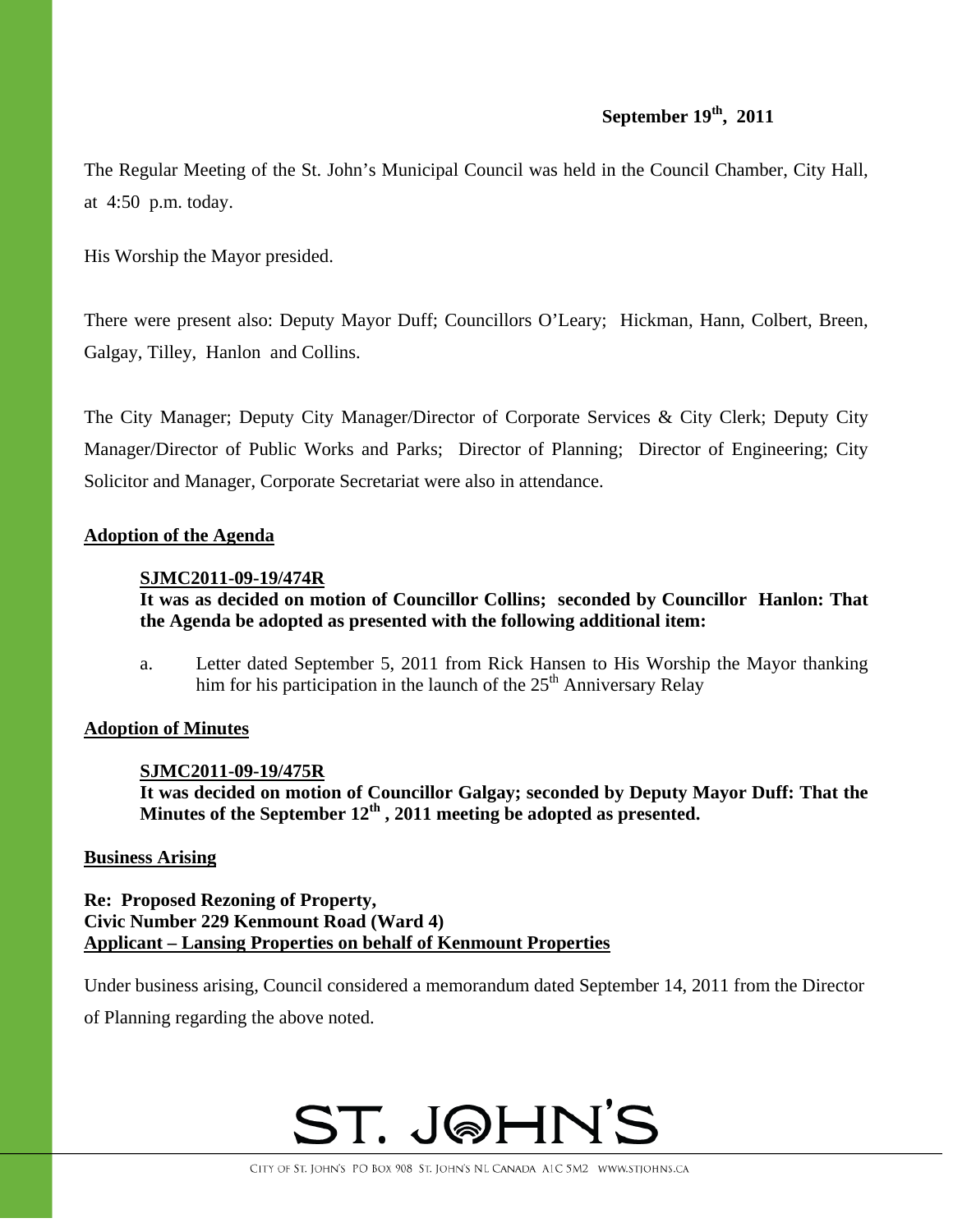## **SJMC2011-09-19/476R**

**It was moved by Councillor Colbert; seconded by Councillor Hann: That St. John's Municipal Plan Amendment Number 97, 2011 and St. John's Development Regulations Amendment Number 520, 2011 be formally approved, which will then be referred to the Department of Municipal Affairs with a request for Provincial registration of the amendments.** 

 **The motion being put was unanimously carried.** 

# **Notices Published**

**1.** A Discretionary Use Application has been submitted by Jennifer Malone requesting permission to occupy the Accessory Building at **Civic No. 31 Alexis Place as a Home Occupation for a Dog Grooming Salon.** 

The proposed business will occupy a floor area of approximately  $43 \text{ m}^2$  in the accessory building and will operate Tuesday -Saturday 9:00am - 5:00pm. Clients will be seen by appointment only, no walk-ins permitted. A minimum of Ten (10) on-site parking spaces are provided for the business. The applicant is the sole employee.

A Home Occupation may be located in an Accessory Building in the Rural Residential (RR) Zone. **(Ward 5)** 

# **SJMC2011-09-19/477R**

**It was moved by Councillor Collins; seconded by Councillor Breen: That the application be approved subject to no overnight boarding of animals being permitted and subject to no outdoor kennels or animal runs being allowed to be constructed.** 

**The motion being put was unanimously carried.** 

**Committee Reports** 

# **Development Committee Report dated September 13, 2011**

Council considered the following Development Committee Report dated September 13, 2011:

# **RECOMMENDATION OF APPROVAL:**

**1. Proposed Building Lot Subdivision of Civic No. 25 Savannah Park Drive (Ward 4) Applicant: Mr. William Legge** 

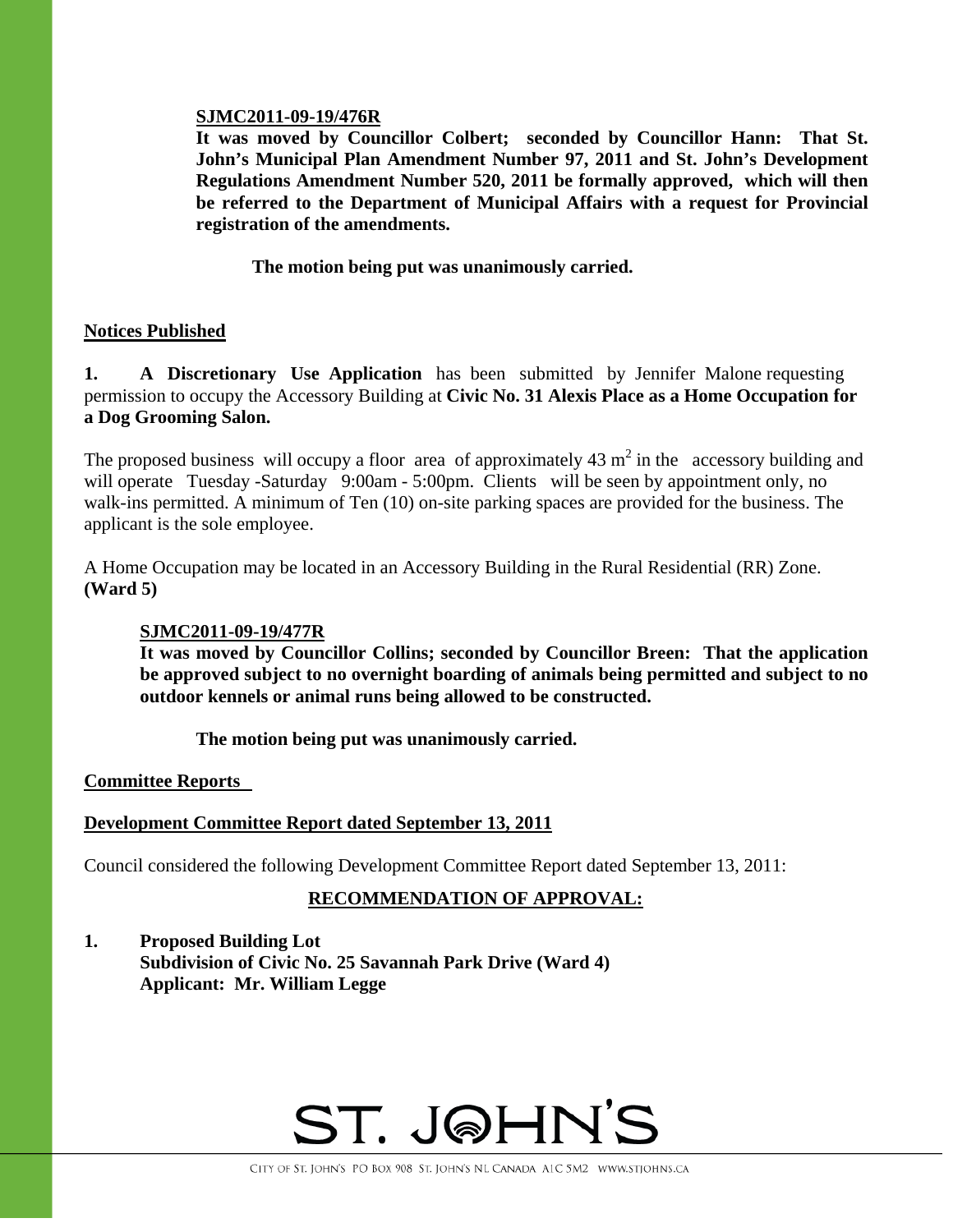The Development Committee recommends that Council establish a minimum building line of 21.85 metres for this property at the existing dwelling, in accordance with Section 8.3.1 of the Development Regulations.

# **2. Proposed Building Lot Subdivision of Civic No. 29 Sunset Street (Ward 5) Applicant: Mike & Lisa Peters**

The Development Committee recommends that Council establish a minimum building line of 17 metres for this property at the existing dwelling, in accordance with Section 8.3.1 of the Development Regulations.

# **OTHER**

**3. Proposed Eat-In Restaurant Civic No. 632 Topsail Road (Ward 3) Applicant: Genivar Inc. on behalf of Cobalt Properties** 

The attached memo is provided for Council's information.

4. **Discretionary Use Application – Place of Amusement Proposed Indoor Skate Park and BMX Bike Facility 77 Blackmarsh Road (Ward 2) Applicant: TurnDown BMX** 

The attached memo is provided for Council's information.

Cliff Johnston Director of Planning Acting Chair – Development Committee

# **SJMC2011-09-19/478R Regarding Items 1 and 2, It was moved by Councillor Hann; seconded by Councillor Tilley: That the Committee's recommendations be approved.**

 **The motion being put was unanimously carried.** 

**Regarding Item #3, Council considered as information a memorandum dated September 15, 2011 from the City Manager, advising that Genivar Inc. have now submitted a revised preliminary site plan for a proposed extension to the west side of civic no. 632 Topsail Road for a proposed eat-in Mary Brown's Restaurant only. As a permitted use, an eat-in restaurant does not require public** 

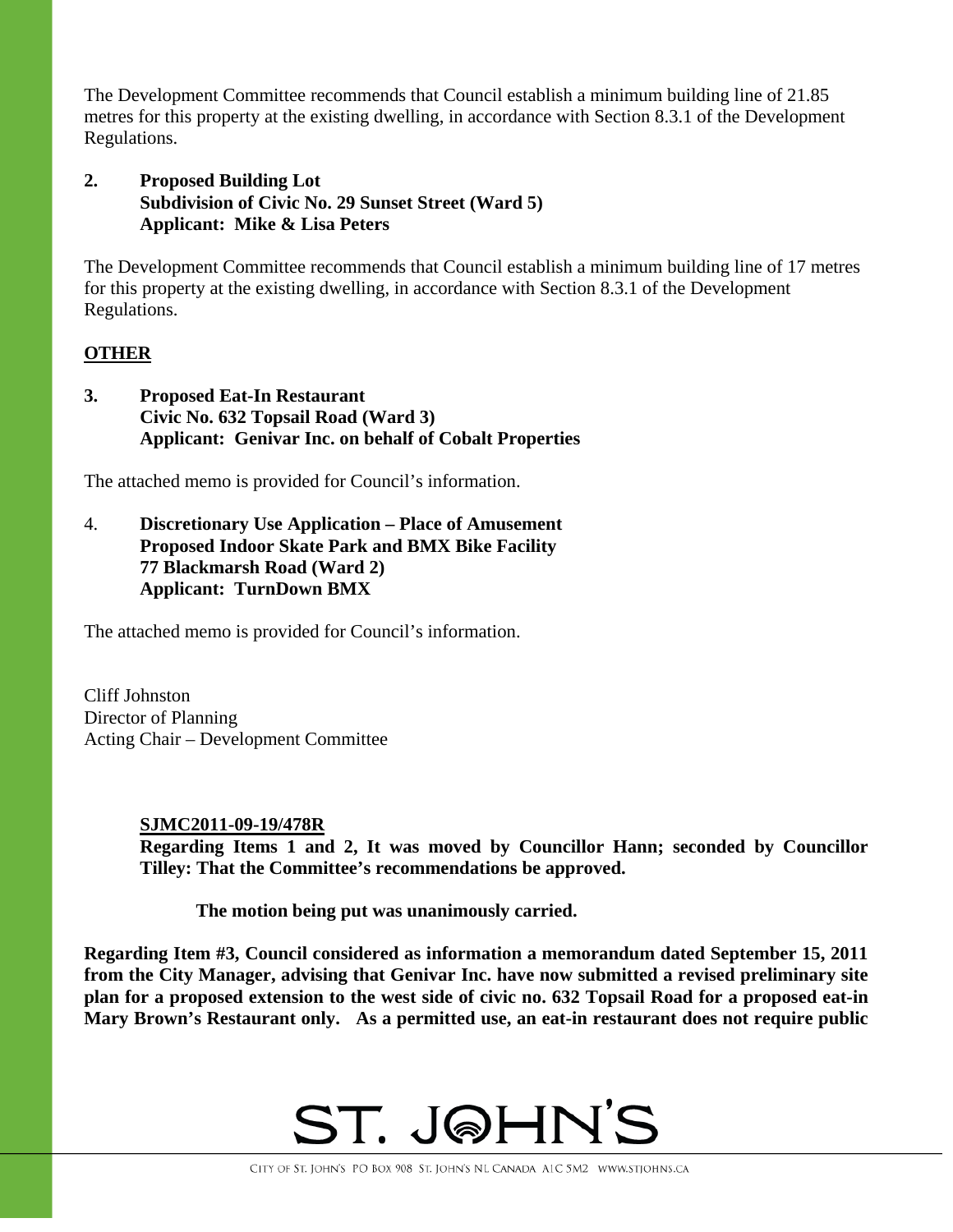**notification and upon final approval by staff of all required detailed plans, the application would be approved by staff and would be placed on the Development Permits list at a future Regular Meeting of Council for information purposes. It is noted that Genivar Inc. are still interested to have a drive-thru restaurant at civic no. 632 Topsail Road if they can adhere to any new drivethru standards that may be adopted by Council.** 

**Regarding Item #4, Council considered as information a memorandum dated September 15, 2011 from the City Manager advising that TurnDown BX will not be operating from 77 Blackmarsh Road and have now entered into an agreement to relocate to 799 Water Street and have made application to the Department of Planning for the same. Upon completion of the advertising process the new application for the indoor skate park and BMX bike facility at 799 Water Street will be referred to a future Regular Meeting of Council for consideration of approval.** 

### **Development Permits List**

Council considered, as information, the following Development Permits List for the period September 2 to 8, 2011.

| Code       | Applicant               | Application                                    | Location                                    | Ward | Development<br>Officer's Decision | Date       |
|------------|-------------------------|------------------------------------------------|---------------------------------------------|------|-----------------------------------|------------|
| <b>COM</b> | Shawn Webber            | Home Office -<br><b>Electrical Contracting</b> | 11 Almond Crescent                          | 5    | Approved                          | 11-09-09   |
| <b>RES</b> | <b>Brian Bambrick</b>   | Demolition and<br>Rebuild of Dwelling          | 28 Chafe Avenue                             |      | Approved                          | $11-09-15$ |
| <b>RES</b> | <b>Heather Brown</b>    | <b>Building Lot</b>                            | Bay Bulls Rd.<br>(Subdivision of No.<br>98) | 5    | Approved                          | $11-09-15$ |
| <b>COM</b> | Yu Zhou                 | Home Office -<br><b>Investment Services</b>    | 38 Navajo Place                             | 4    | Approved                          | 11-09-15   |
| <b>COM</b> | Stephen<br>Murphy       | Home Office -<br><b>Electrical Contractor</b>  | 88 Dooling's Line                           | 5    | Approved                          | 11-09-15   |
| <b>RES</b> | Robert & Tracy<br>White | Rebuild of Single<br>Detached Dwelling         | 146 Old Pennywell<br>Road                   | 4    | Approved                          | 11-09-15   |
|            |                         |                                                |                                             |      |                                   |            |

### **DEVELOPMENT PERMITS LIST DEPARTMENT OF PLANNING FOR THE PERIOD OF September 9, 2011 TO September 15, 2011**

**\* Code Classification: RES- Residential 1988 INST** - Institutional **COM-** Commercial **INST** - Industrial **INST COM- Commercial AG - Agriculture OT- Other** 

**Gerard Doran Development Officer Department of Planning**

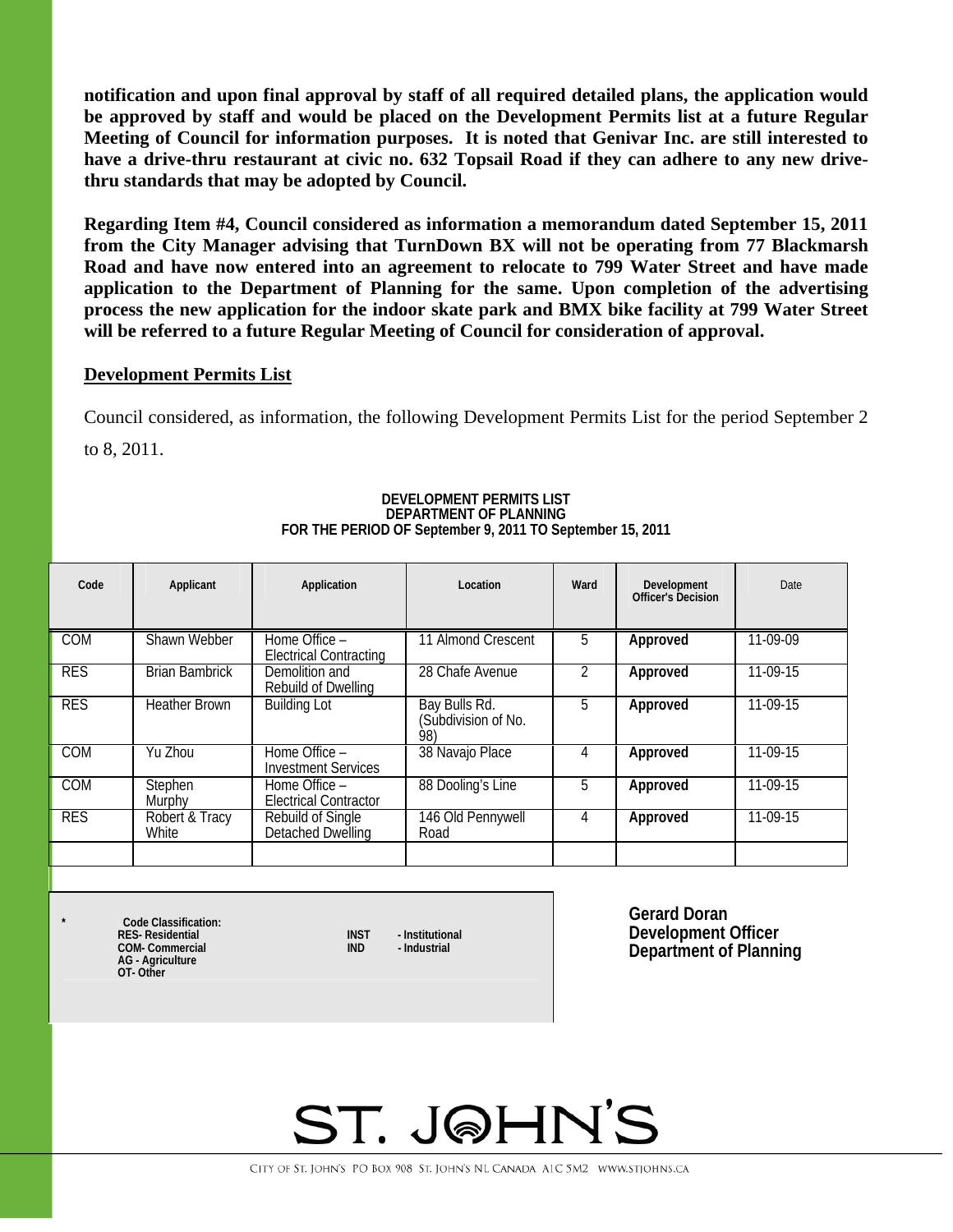**\*\* This list is issued for information purposes only. Applicants have been advised in writing of the Development Officer's decision and of their right to appeal any decision to the St. John's Local Board of Appeal.** 

### **Building Permits List**

### **SJMC2011-09-19/479R**

**It was decided on motion of Councillor Tilley; seconded by Councillor Hann: That the recommendation of the Director of Building and Property Management with respect to the following Building Permits List be approved:** 

Permits List

2011/09/14

#### **CLASS: COMMERCIAL**

| TOWN SHOES LIMITED                             | 85A ABERDEEN AVE        | MS RETAIL STORE         |  |
|------------------------------------------------|-------------------------|-------------------------|--|
| PENNY MAZDA                                    | 220 KENMOUNT RD         | MS CAR SALES LOT        |  |
| ASHLEY FELTHAM SCHOOL OF DANCE 484-490 MAIN RD |                         | MS COMMERCIAL SCHOOL    |  |
| EASYCONNECT                                    | 355-367 MAIN RD         | MS OFFICE               |  |
| NEW HUT LIMITED                                | 464 TOPSAIL RD          | MS EATING ESTABLISHMENT |  |
| PRECIOUS PEOPLE'S PLAYLAND 644 TOPSAIL RD      |                         | MS DAY CARE CENTRE      |  |
| PRECIOUS PEOPLE                                | 393 TOPSAIL RD          | MS OTHER                |  |
| BELL ALIANT                                    | 252 ANSPACH ST          | NC COMMUNICATIONS USE   |  |
| BELL ALIANT                                    | 8 BAY BULLS RD          | NC COMMUNICATIONS USE   |  |
| BELL ALIANT                                    | 1 BAY BULLS RD          | NC COMMUNICATIONS USE   |  |
| BELL ALIANT                                    | 217 BAY BULLS RD        | NC COMMUNICATIONS USE   |  |
| BELL ALIANT                                    | 56 BIRMINGHAM ST        | NC COMMUNICATIONS USE   |  |
| BELL ALIANT                                    | 28 BOYLE ST             | NC COMMUNICATIONS USE   |  |
| BELL ALIANT                                    | 78 BOYLE ST             | NC COMMUNICATIONS USE   |  |
| BELL ALIANT                                    | 217 BROOKFIELD RD       | NC COMMUNICATIONS USE   |  |
| BELL ALIANT                                    | 236 CANADA DR           | NC COMMUNICATIONS USE   |  |
| BELL ALIANT                                    | 1 CRESTON PL            | NC COMMUNICATIONS USE   |  |
| <b>BELL ALIANT</b>                             | 99 DOYLE ST             | NC COMMUNICATIONS USE   |  |
| BELL ALIANT                                    | 2 DUNTARA CRES          | NC COMMUNICATIONS USE   |  |
| BELL ALIANT                                    | 12 EARHART ST           | NC COMMUNICATIONS USE   |  |
| BELL ALIANT                                    | 3 EDISON PL             | NC COMMUNICATIONS USE   |  |
| BELL ALIANT                                    | 16 ELLIOTT'S RD         | NC COMMUNICATIONS USE   |  |
| BELL ALIANT                                    | 34 FAHEY ST             | NC COMMUNICATIONS USE   |  |
| BELL ALIANT                                    | 24 FERRYLAND ST E       | NC COMMUNICATIONS USE   |  |
| BELL ALIANT                                    | 14 FORBES ST            | NC COMMUNICATIONS USE   |  |
| BELL ALIANT                                    | 184 FRECKER DR          | NC COMMUNICATIONS USE   |  |
| BELL ALIANT                                    | 120 GABRIEL RD          | NC COMMUNICATIONS USE   |  |
| BELL ALIANT                                    | 38 GANDER CRES          | NC COMMUNICATIONS USE   |  |
| BELL ALIANT                                    | 22 GISBORNE PL          | NC COMMUNICATIONS USE   |  |
| <b>BELL ALIANT</b>                             | 63 GREENSPOND DR        | NC COMMUNICATIONS USE   |  |
| BELL ALIANT                                    | 39 GRIEVE ST            | NC COMMUNICATIONS USE   |  |
| BELL ALIANT                                    | HAMLYN ROAD - ALIANT    | NC COMMUNICATIONS USE   |  |
| BELL ALIANT                                    | 11 HOLBROOK AVE         | NC COMMUNICATIONS USE   |  |
| BELL ALIANT                                    | 55 LESTER ST            | NC COMMUNICATIONS USE   |  |
| BELL ALIANT                                    | 1 MEADOWGREEN PL        | NC COMMUNICATIONS USE   |  |
| BELL ALIANT                                    | 50 MOONEY CRES          | NC COMMUNICATIONS USE   |  |
| BELL ALIANT                                    | 71 OLD BAY BULLS RD     | NC COMMUNICATIONS USE   |  |
| BELL ALIANT                                    | 98 OLD PETTY HARBOUR RD | NC COMMUNICATIONS USE   |  |
| BELL ALIANT                                    | 1 POINT VERDE PL        | NC COMMUNICATIONS USE   |  |
| <b>BELL ALIANT</b>                             | 3 ROSE BLANCHE ST       | NC COMMUNICATIONS USE   |  |
| <b>BELL ALIANT</b>                             | 61 SPRUCEDALE DR        | NC COMMUNICATIONS USE   |  |

# ST. JOHN'S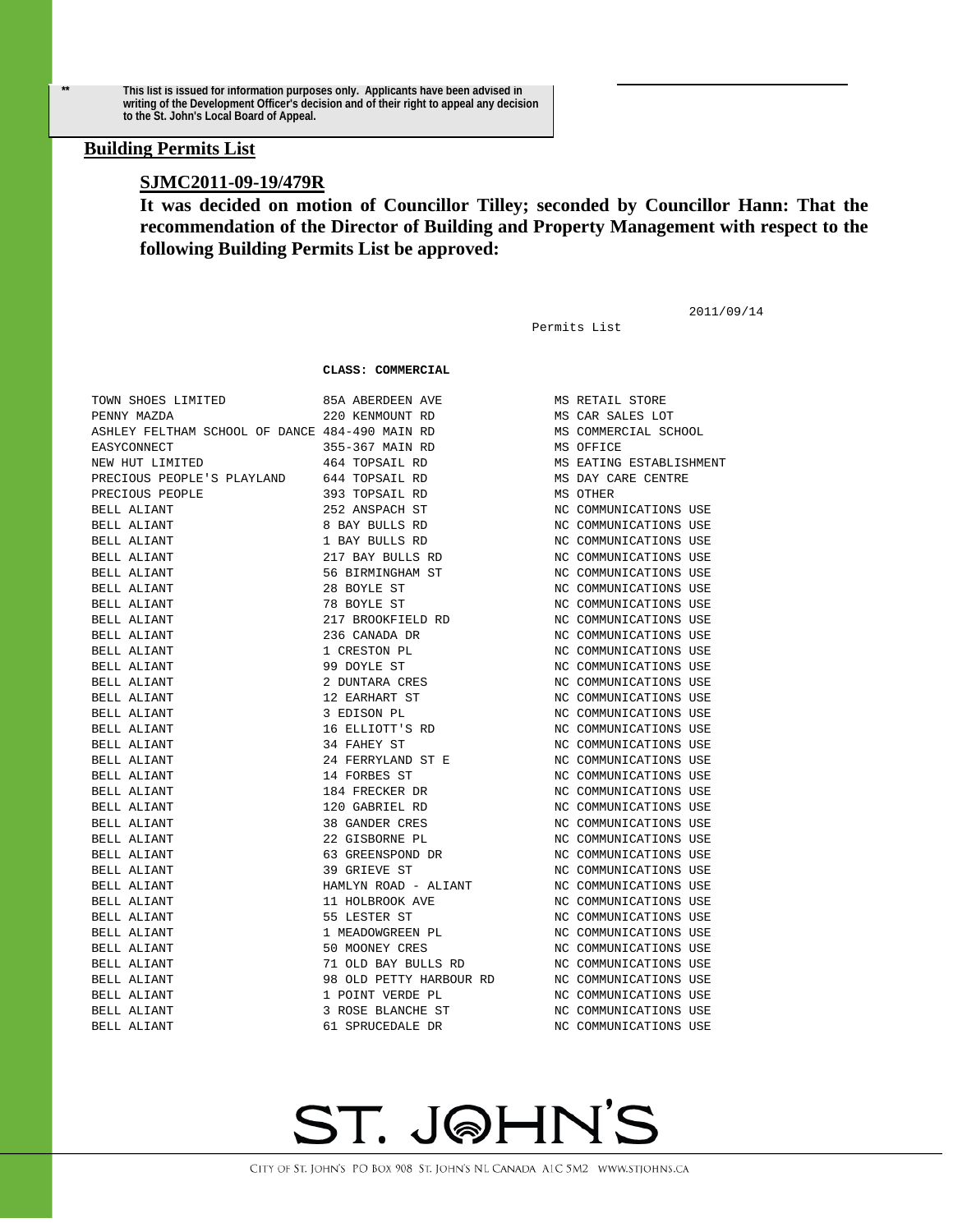|                                                                                      | 2 TANNER ST                                                                                | NC COMMUNICATIONS USE                                |
|--------------------------------------------------------------------------------------|--------------------------------------------------------------------------------------------|------------------------------------------------------|
|                                                                                      | TEAKWOOD DR - ALIANT                                                                       | NC COMMUNICATIONS USE                                |
| BELL ALIANT<br>BELL ALIANT<br>BELL ALIANT<br>BELL ALIANT<br>BELL ALIANT              | 4 TEAKWOOD DR                                                                              | NC COMMUNICATIONS USE                                |
|                                                                                      | 9 TOMPKINS ST                                                                              | NC COMMUNICATIONS USE                                |
|                                                                                      | 2 TOPSAIL RD                                                                               | NC COMMUNICATIONS USE                                |
| BELL ALIANT                                                                          | 464 TOPSAIL RD                                                                             | NC COMMUNICATIONS USE                                |
| BELL ALIANT                                                                          | 1 TOPSAIL RD                                                                               | NC COMMUNICATIONS USE                                |
| BELL ALIANT                                                                          | 15 WABUSH PL                                                                               | NC COMMUNICATIONS USE                                |
| JEFF MOORES<br>DUFF'S GARAGE                                                         | 312 PADDY'S POND RD<br>749 THORBURN RD MR. TRANSMATIC RN COMMERCIAL GARAGE                 | NC TRANSPORTATION TERMINAL                           |
|                                                                                      | POWER BOLAND LIMITED 84-86 ELIZABETH AVE -SUITE 809 CR OFFICE                              |                                                      |
|                                                                                      |                                                                                            | RN OFFICE                                            |
| CHOICES FOR YOUTH INC. 261 DUCKWORTH ST<br>CHOICES FOR YOUTH INC. 12-16 CARTER'S HIL | 12-16 CARTER'S HILL PL RN MIXED USE                                                        |                                                      |
| DORSET INVESTMENTS LIMITED 5 KIWANIS ST                                              |                                                                                            | RN RETAIL STORE                                      |
| MCDONALD'S RESTAURANTS OF 14 STAVANGER DR                                            |                                                                                            | RN RESTAURANT                                        |
|                                                                                      |                                                                                            |                                                      |
|                                                                                      |                                                                                            | THIS WEEK \$ 666,500.00                              |
|                                                                                      |                                                                                            |                                                      |
|                                                                                      | CLASS: INDUSTRIAL                                                                          |                                                      |
|                                                                                      |                                                                                            |                                                      |
| STANTEC (RANDY PATEY)                                                                | 456 LOGY BAY RD                                                                            | SW LIGHT INDUSTRIAL USE                              |
| COUNTRY RIBBON INC.                                                                  | EAST WHITE HILLS RD                                                                        | RN INDUSTRIAL USE                                    |
|                                                                                      |                                                                                            |                                                      |
|                                                                                      |                                                                                            | THIS WEEK \$129,578.00                               |
|                                                                                      |                                                                                            |                                                      |
|                                                                                      | CLASS: GOVERNMENT/INSTITUTIONAL                                                            |                                                      |
|                                                                                      |                                                                                            |                                                      |
|                                                                                      |                                                                                            | THIS WEEK \$<br>$.00 \,$                             |
|                                                                                      |                                                                                            |                                                      |
|                                                                                      |                                                                                            |                                                      |
|                                                                                      |                                                                                            |                                                      |
|                                                                                      | CLASS: RESIDENTIAL                                                                         |                                                      |
|                                                                                      |                                                                                            |                                                      |
| PAULINE PHILLIPS<br>JAMES B. & CINDY G. CASE                                         | 12 ANN-JEANNETTE PL<br>24 BOULEVARD                                                        | NC FENCE<br>NC FENCE                                 |
| PAUL ROBERTS                                                                         |                                                                                            | NC ACCESSORY BUILDING                                |
|                                                                                      | 1 BUTTERWORTH PL                                                                           |                                                      |
| CATHERINE KNOX                                                                       | CLOVER CONSTRUCTION 69 CAPE PINE ST, LOT 43 NO SINGLE DETACHED DWELLING<br>57 CARPASIAN RD | NC PATIO DECK                                        |
| PATRICIA LEONARD                                                                     | 16 CEDARHURST PL                                                                           | NC PATIO DECK                                        |
| CARLA RALPH AND ADAM LEGROW                                                          | 116 CHEESEMAN DR, LOT 19 NC SINGLE DETACHED & SUB.APT                                      |                                                      |
| SARAH HANNA                                                                          | 29 CONWAY CRES                                                                             | NC ACCESSORY BUILDING                                |
| RICHARD & RUTH GOLLOP                                                                | 18 CORNWALL AVE                                                                            | NC FENCE                                             |
| MICHAEL KAVANAGH                                                                     | 48 COUNTRY GROVE PL                                                                        | NC FENCE                                             |
| MRS. MARLENE MAYNARD                                                                 | 3 DUNLEA ST                                                                                | NC PATIO DECK                                        |
| BRUCE RANDELL PATEY &                                                                | 5 EASTMEADOWS CRES                                                                         | NC FENCE                                             |
| KIMBERLY DUNPHY                                                                      | 17 ELDERBERRY PL                                                                           | NC ACCESSORY BUILDING                                |
| TANYA O'BRIEN                                                                        | 33 FITZGIBBON ST                                                                           | NC PATIO DECK                                        |
| JOANNE M. WINSOR                                                                     | 21 GEORGINA ST                                                                             | NC ACCESSORY BUILDING                                |
| WILLIAM P FLYNN AND                                                                  | 94 GLENLONAN ST, LOT 47                                                                    | NC FENCE                                             |
| JAMES MCCARTHY                                                                       | 8 GOLF AVE                                                                                 | NC PATIO DECK                                        |
| KIMBERLEY G. GIBBONS<br>CAMPBELL FEEHAN                                              | 15 GREENSPOND DR<br>315 GROVES RD                                                          | NC ACCESSORY BUILDING<br>NC SINGLE DETACHED DWELLING |
| DAVE CARTER                                                                          | 18 HORWOOD ST                                                                              | NC PATIO DECK                                        |
| REARDON CONSTRUCTION & DEV LTD 77 JENNMAR CRES, LOT 110                              |                                                                                            | NC SINGLE DETACHED DWELLING                          |
| BRENDAN BARRETT/ MARY O'BRIEN 6 KENSINGTON DR                                        |                                                                                            | NC FENCE                                             |
| PASCAL GIGUERE                                                                       | 263 LEMARCHANT RD                                                                          | NC ACCESSORY BUILDING                                |
| NICOLAS MACCALLUM                                                                    | 52 LESLIE ST                                                                               | NC PATIO DECK                                        |
| CORRIE DAVIS & DENEEN CULL 16 MARIGOLD PL                                            |                                                                                            | NC PATIO DECK                                        |
| CORRIE DAVIS & DENEEN CULL 16 MARIGOLD PL<br>JOSEPH & JUDY KELLY                     | 311 NEWFOUNDLAND DR                                                                        | NC ACCESSORY BUILDING<br>NC FENCE                    |

# ST. J@HN'S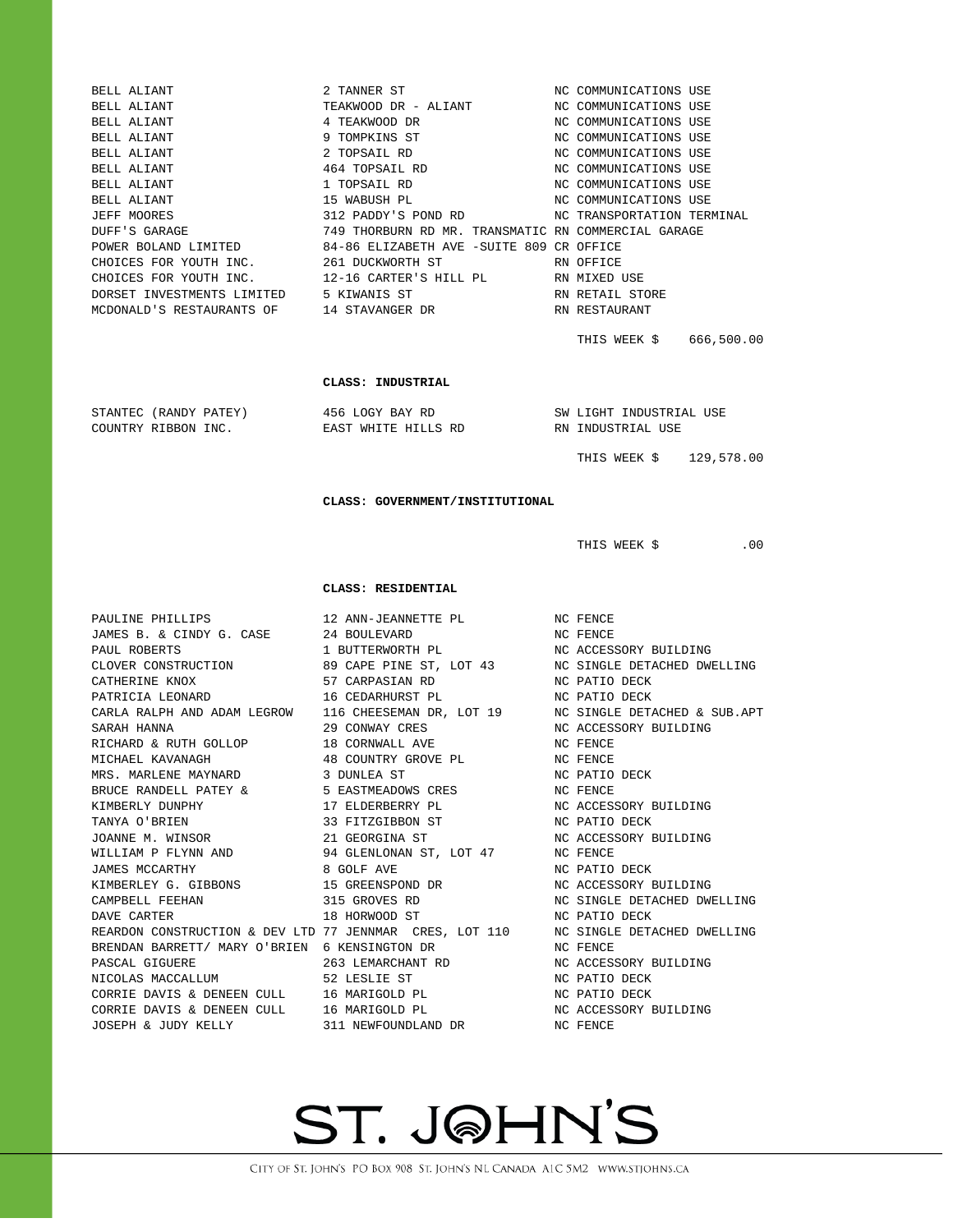JONATHAN EARLE AND 12 PARSONS PL NC FENCE JOHN READE 58 PORTUGAL COVE RD NC ACCESSORY BUILDING WILLIAM ST. CROIX 15 SUMAC ST NC ACCESSORY BUILDING SKYMARK CONTRACTING 31 SUMAC ST, LOT 96 NC SINGLE DETACHED DWELLING MRS. IVY PENNEY 28 SUVLA ST NC PATIO DECK MYLES MURPHY AND  $20$  TURNBERRY ST NC ACCESSORY BUILDING MI OH 63 CHEROKEE DR 66 CONDUCT CO HOME OCCUPATION 61162 NFLD & LAB 18 ANTELOPE ST CR SUBSIDIARY APARTMENT LISA WALSH 38 FIRDALE DR CR SUBSIDIARY APARTMENT JAMES SMITH **12 SOMILLE SMITH** 9 ROSALIND ST **CR** SUBSIDIARY APARTMENT J. SCOTT & LAURIE E. YOUNG 11 EATON PL EX SINGLE DETACHED DWELLING LAURA WARDLE 18 OTTER DR EX SINGLE DETACHED DWELLING DEBBIE MERCER 65 CASHIN AVE RN PATIO DECK MYRTLE BLANDFORD 16 COOK ST RN SEMI-DETACHED DWELLING MCKINLAY PLACE CONDO CORP. 49 LEMARCHANT RD RN CONDOMINIUM NEIL HICKS 38 NEWMAN ST RN SINGLE DETACHED DWELLING DAVID HISCOCK, 88 ENNIS AVE SW SINGLE DETACHED DWELLING

SKYMARK CONTRACTING **8 OBERON ST, LOT 150** NC SINGLE DETACHED DWELLING

RON HICKEY **11 PARSONAGE DR, LOT 20** NC SINGLE DETACHED DWELLING QUINLAN HOME CONSTRUCTION LTD. 8 ROSE ABBEY ST - LOT 153 NC SINGLE DETACHED & SUB.APT JOHN PROWSE CONSTRUCTION 41 ROSE ABBEY ST, LOT 131 NC SINGLE DETACHED DWELLING J & P CONTRACTING INC 56 ROTARY DR NC SINGLE DETACHED & SUB.APT J & P CONTRACTING INC 85 ROTARY DR, LOT 104 NC SINGLE DETACHED & SUB.APT JILL QUINN 45 BRAD GUSHUE CRES EX SINGLE DETACHED DWELLING MIKE POWER 20 CHARLOTTETOWN PL EX SINGLE DETACHED DWELLING IAN WILLIAMS 8 JAMIE KORAB ST RN SINGLE DETACHED DWELLING EUGENE LYE 153 LOGY BAY RD RN SINGLE DETACHED & SUB.APT YUMING ZHAO 263 STAVANGER DR RN SINGLE DETACHED DWELLING YU FENG **A STIRLING CRES** RN SINGLE DETACHED DWELLING PATRICK MCCORMICK 70 ALLANDALE RD SW SINGLE DETACHED DWELLING DAVID G. RALPH 54 CHEYNE DR SW SINGLE DETACHED DWELLING 36 MCNIVEN PL<br>36 VALLEYVIEW RD SW SINGLE DETACHED DWELLING STEPHEN KING 36 VALLEYVIEW RD SW SINGLE DETACHED DWELLING

THIS WEEK \$ 3,950,772.00

#### **CLASS: DEMOLITION**

| BRIAN BAMBRICK                             | 28 CHAFE AVE    | DM SINGLE DETACHED DWELLING |
|--------------------------------------------|-----------------|-----------------------------|
| NFLD & LABRADOR HOUSING CORP. 9 MARTIN ST  |                 | DM SEMI-DETACHED DWELLING   |
| NFLD & LABRADOR HOUSING CORP. 11 MARTIN ST |                 | DM SEMI-DETACHED DWELLING   |
| JOHN LEWIS & KELLY HUDSON                  | 99 PEARLTOWN RD | DM SINGLE DETACHED DWELLING |

THIS WEEK \$ 22,900.00

THIS WEEK''S TOTAL: \$ 4,769,750.00

REPAIR PERMITS ISSUED: 2011/09/08 TO 2011/09/14 \$ 229,294.00

#### LEGEND

# ST. J@HN'S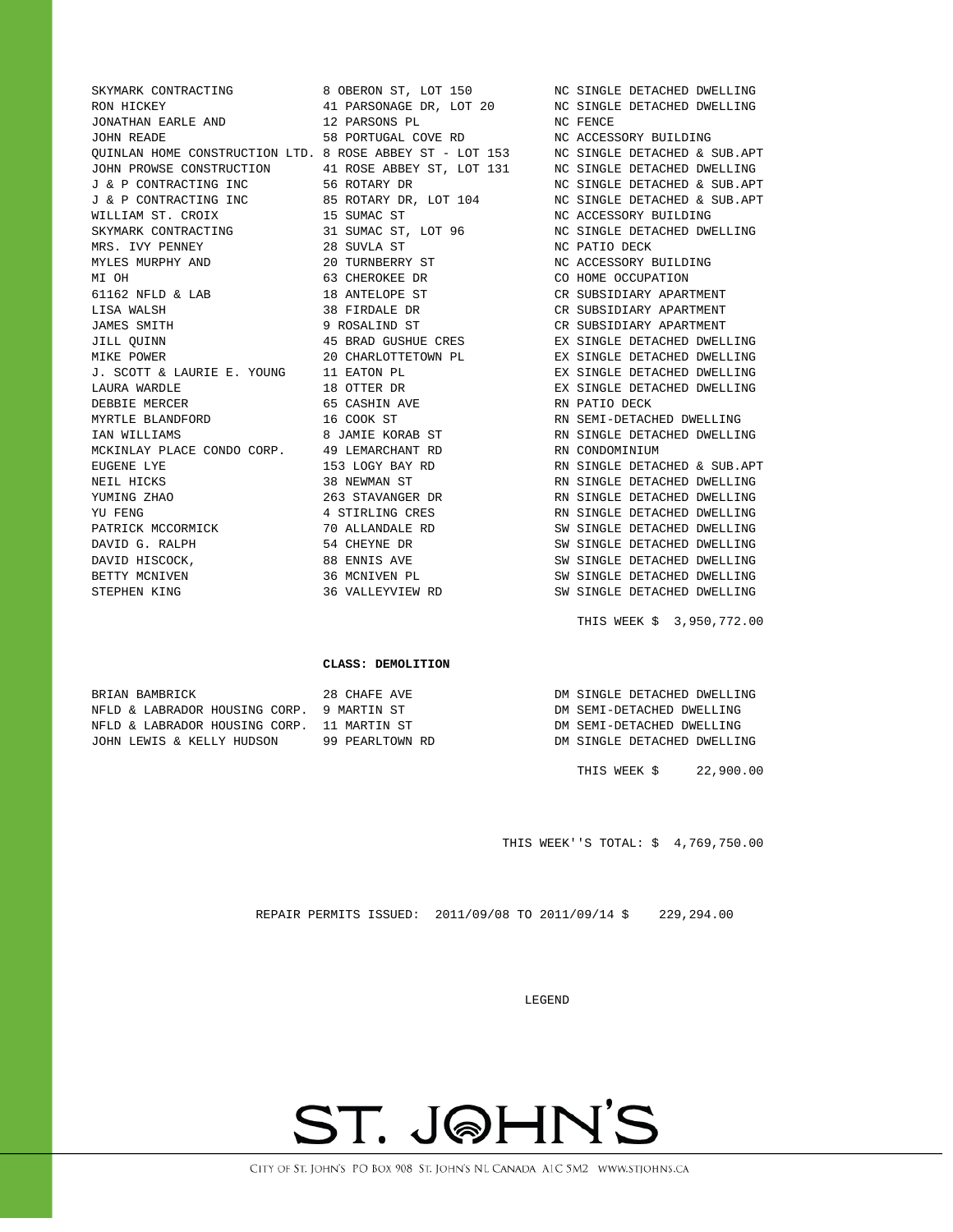| CO  | CHANGE OF OCCUPANCY  | SN | SIGN                 |
|-----|----------------------|----|----------------------|
| CR  | CHNG OF OCC/RENOVTNS | ΜS | MOBILE SIGN          |
| ЕX  | EXTENSION            | CC | CHIMNEY CONSTRUCTION |
| NC. | NEW CONSTRUCTION     | CD | CHIMNEY DEMOLITION   |
| OC. | OCCUPANT CHANGE      | DV | DEVELOPMENT FILE     |
| RN  | RENOVATIONS          | WS | <b>WOODSTOVE</b>     |
| SW  | SITE WORK            | DM | DEMOLITION           |
| TI. | TENANT IMPROVEMENTS  |    |                      |

**Rejection**: 11 Mayor Avenue – Your application for the rear sunroom extension is rejected as per Section 10.5.3(5)(f) of the St. John's Development Regulations.

### **Payrolls and Accounts**

### **SJMC2011-09-19/480R**

**It was decided on motion of Councillor Tilley; seconded by Councillor Hann: That the following Payrolls and Accounts for the week ending September 15, 2011, be approved:** 

# **Weekly Payment Vouchers For The Week Ending September 15, 2011**

# **PAYROLL**

| Public works                    | \$366,333.93 |
|---------------------------------|--------------|
| <b>Bi-Weekly Administration</b> | \$719,694.02 |
| <b>Bi-Weekly Management</b>     | \$637,867.80 |
| <b>Regional Fire Department</b> | \$591,210.92 |
|                                 |              |

**ACCOUNTS PAYABLE** \$4,526,747.37

**Total: \$6,841,854.04** 

### **Tenders**

a. Tender – Non-Profit Housing Upgrades, Goodview Street/Carter's Hill

### **SJMC2011-09-19/481R**

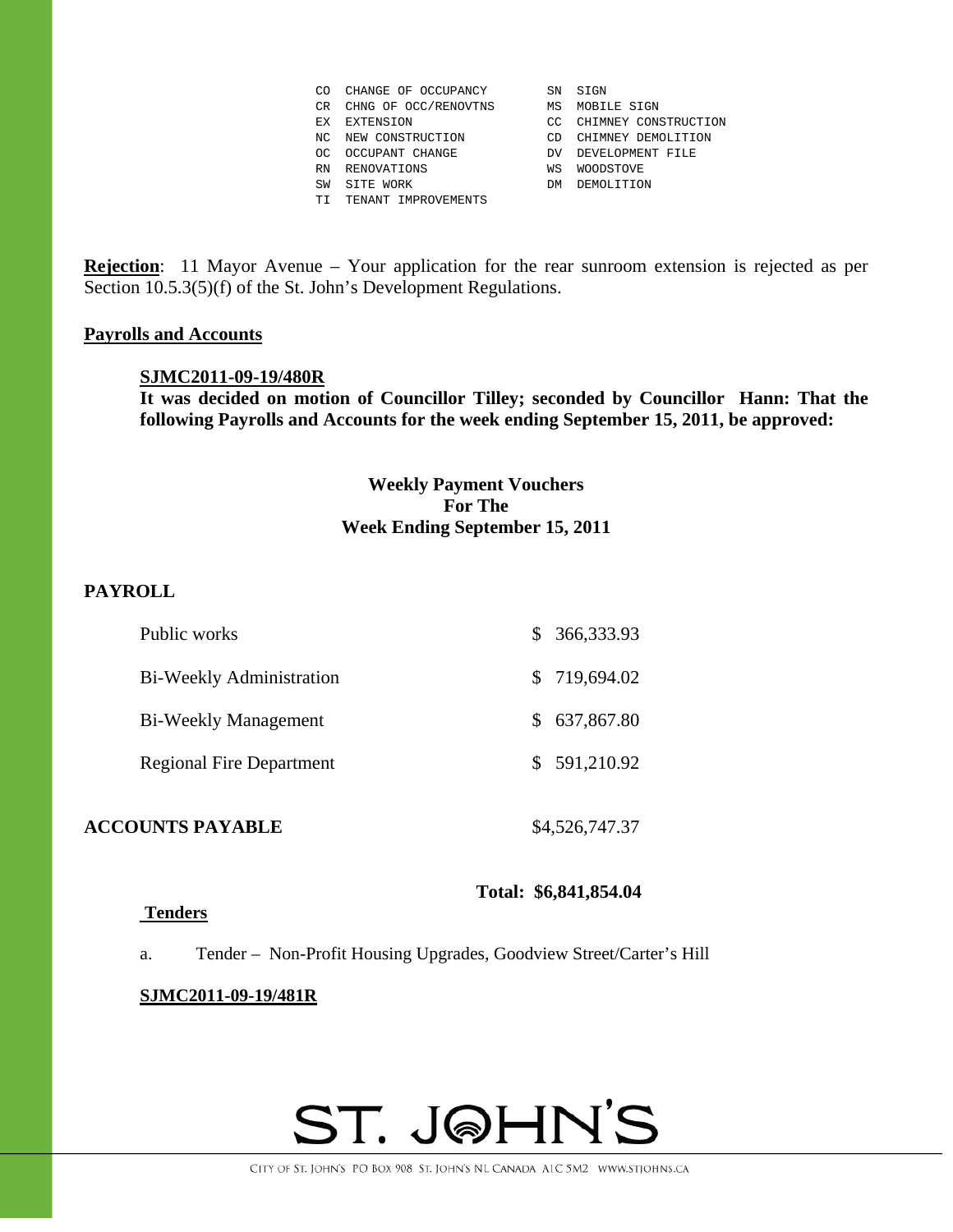**It was moved by Councillor Galgay; seconded by Councillor Tilley: That the recommendation of the Director of Building and Property Management be approved and the tender awarded as follows:** 

## **a. Coastal Building Products and Services Ltd. for the amount of \$898,700.00 which includes HST**

Deputy Mayor Duff asked how many units would be upgraded. The information can be obtained from the Department of Building and Property Management.

# **The motion being put was unanimously carried.**

# **Letter dated September 5, 2011 from Rick Hansen to His Worship the Mayor thanking him for his participation in the launch of the 25th Anniversary Relay**

Council acknowledged the above noted letter.

# **Deputy Mayor Duff**

Deputy Mayor Duff commended the Festival of the Sea event and thanked all who contributed to its tremendous success. She thanked City of St. John's employee, Margaret Donovan, for her work towards the organization of the event and for her support to the organizing committee.

# **Councillor O'Leary**

Councillor O'Leary updated the public on the City's Complimentary Neuter Program for cats.

# **Councillor Breen**

Councillor Breen advised that the Quidi Vidi Lake dog park will be extended to accommodate a small breed dog park. He thanked staff for their prompt action and attention to this matter. Councillor Breen noted that discussions are ongoing with the Legion with respect to upgrading their parking lot.

Councillor Tilley asked about locating a dog park in the City's west end. Councillor Collins advised that a location across from Bowring Park is being looked by staff and the Bowring Park Foundation.

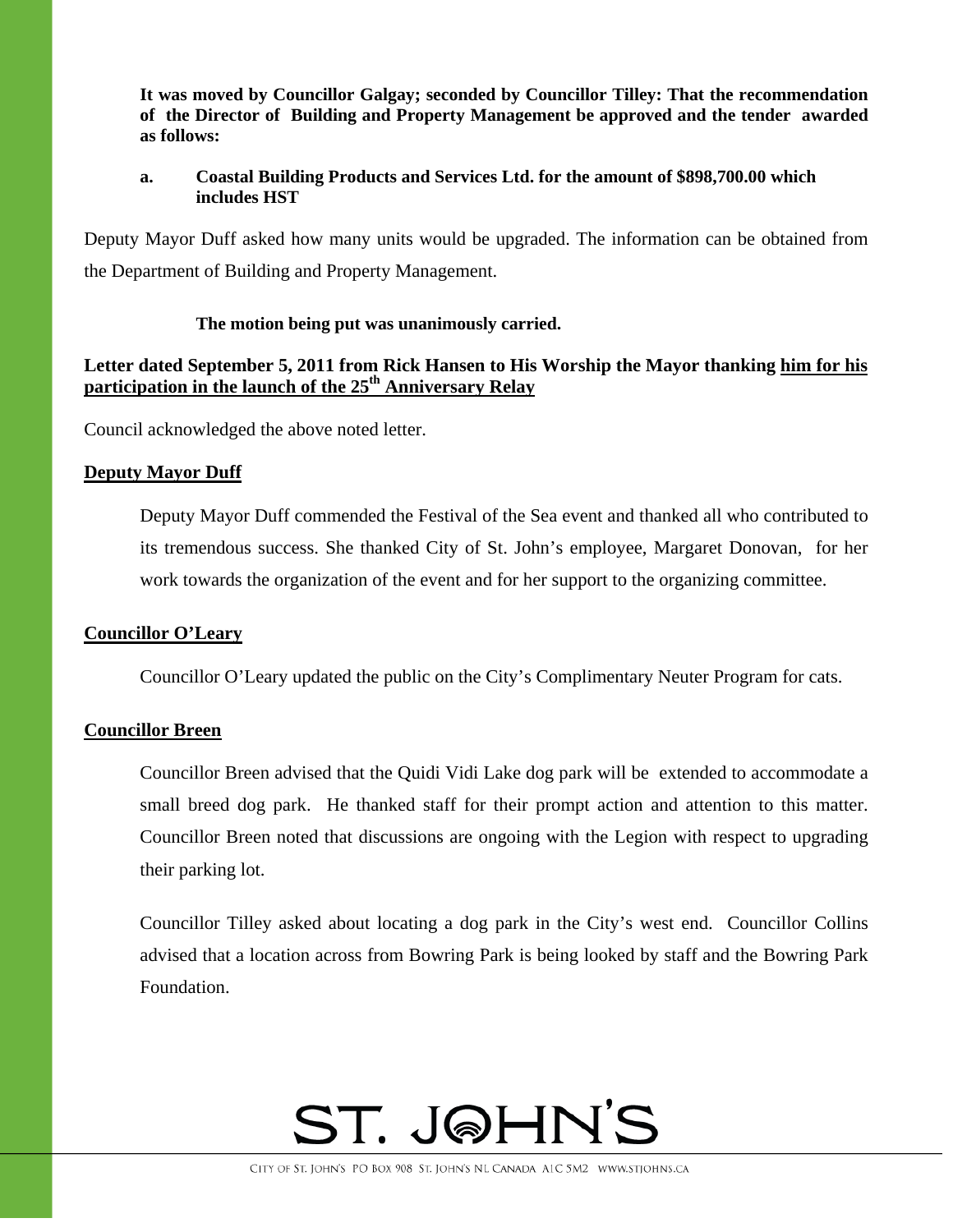Councillor O'Leary noted that there is a small dog park at the Animal Care Shelter on Higgins Line. She also noted that locating a dog park in the Mundy Pond area will also be considered.

### **Councillor Tilley**

With respect to the problem with pigeon droppings on Caldwell Place, Councillor Tilley advised that it appears that an acceptable solution has been found and residents will be advised on how the City plans to proceed.

### **Councillor Hanlon**

Councillor Hanlon advised that Take Back the Night March will go ahead at Bannerman Park on September 23, 2011 and encouraged residents to take part in the event.

### **Councillor Collins**

Councillor Collins asked that staff investigate the possibility of locating a dog park across from Bowring Park in the vicinity of the ball park.

Councillor Collins also asked that pavement lines be installed on the Southern Shore Highway.

# **Councillor Hickman**

Councillor Hickman referenced the recent Telegram article on Fred Gamberg and the mural of him on a wall at the corner of Duckworth and Prescott Streets. He will check with staff to see if ownership of the land in front of the mural can be determined, with a view to having the area clean up and maybe have benches installed.

### **His Worship the Mayor**

His Worship the Mayor also praised the Irish Newfoundland Festival and its economic spin-off.